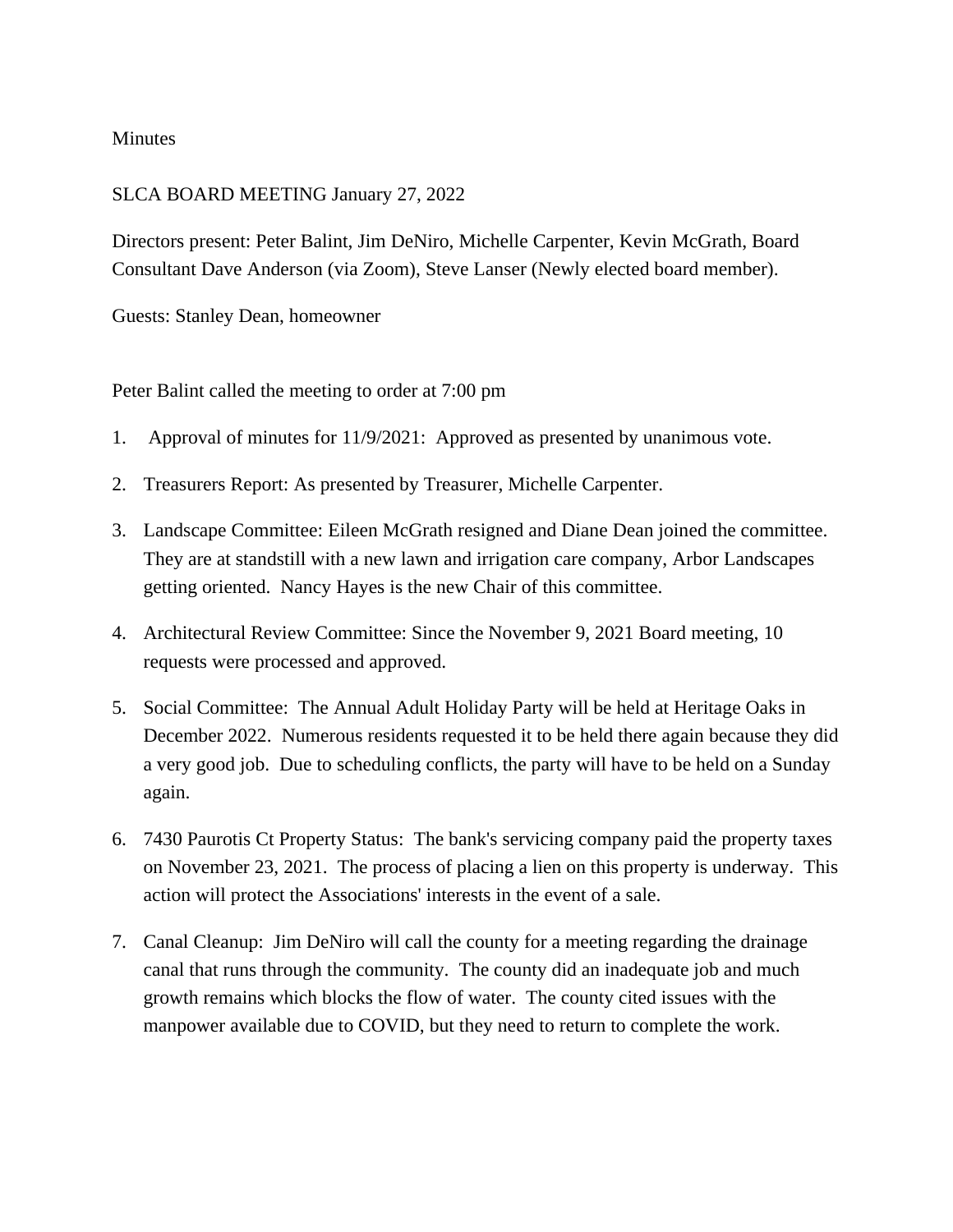- 8. SWFWMD Inspection: The required five-year inspection by SWFWMD is due in 2022. Arrangements have been made to have A&M Engineering do the inspection later this year for \$700.
- 9. Gate Committee: A new bar code system will be installed. All residents will be provided two bar code stickers for two vehicles. Additional stickers will be available for a nominal fee. The front gate interface device will be upgraded to comply with the 4G technology being deployed. The vendor will make this upgrade at no cost to us.
- 10. Marketing Committee: A aerial video of the community will be shot once the weather gets better. A discussion was held on whether to delay shooting the video until the lakes project is completed. This will avert marketing our community with eroded lake shorelines. A real estate marketing package will be created by Karie Backman, homeowner, and realtor.
- 11. Crosscreek Environmental: The contract has been signed. Our attorney reviewed it and added several stipulations, which all parties agreed to. We expect to pay the initial down payment of \$166,779 sometime in February. The total cost for this project is \$555,930. Once the down payment is made, a pre-construction meeting will be held to establish a work schedule. A construction oversight committee is being formed to oversee this project. Finally, a payment schedule has been established which coincides with the collection of the special assessment funds.
- 12. Water Augmentation Project: A meeting will be scheduled with Shawn Leins, who is heading up this project.
- 13. Maintenance Reviews: Steve Lanser and Marjorie Anderson will collaborate on the next round of six-month maintenance compliance reviews.
- 14. Update on Comcast Consultants: Dave Anderson reported that he spoke with the President of the consulting firm, as we had not received any feedback on their efforts to possibly receive a stipend from Comcast. Dave explained that the homeowners association never received a copy of the contract that the developer had signed in 1998. The consulting firm President agreed to have his attorney review the situation and report his findings to the Association.
- 15. Kevin McGrath submitted his resignation to the Board after eight years of service. The Board appointed Dave Anderson to serve the remainder of Kevin's term.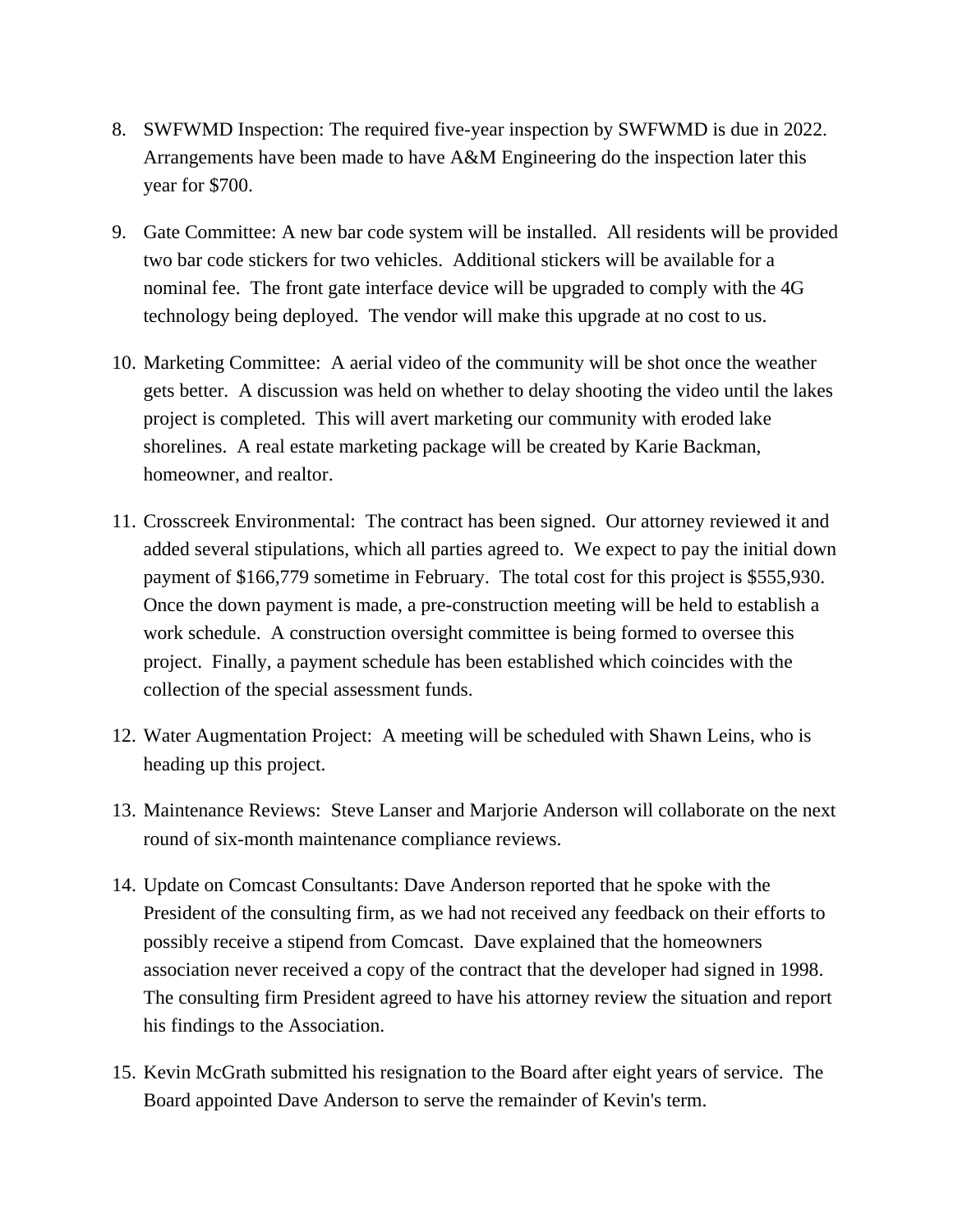- 16. Saba Proposal: We have received no feedback on our counteroffer to Bill Saba's offer to purchase or lease 5-6 acres of Serenoa Lakes wetlands located in Tract 602 (located west of Roebelenii). It appears Mr. Saba may have moved on to other options.
- 17. Board Assignments: Peter Balint made a motion that he remains the President, that Dave Anderson and Jim DeNiro, as Vice Presidents, Steve Lanser, as the Secretary, and Michelle Carpenter, as the Treasurer. Deanna Huff was elected as the Assistant Treasurer, as a non-voting member at the December 2021 Annual HOA meeting. The Board unanimously approved the motion.
- 18. Report from Board Consultant-Dave Anderson:
	- 1. Grand Park Development: Dave Anderson reported Pat Neal plans to purchase the land owned by his son, Michael Neal, the Strazzera Village Development property, that the Board of County Commissioners approved on December 7th. He plans to incorporate this parcel,426 acres, into Grand Park which will allow him to build up to 2,000 dwelling units in Grand Park.
	- 2. Hog Capture: Recently, 10 wild hogs were captured using traps set up by Grand Park, at no cost to Serenoa Lakes. They continue their trapping operations. Wild hog activity is still present in our community, but it has been greatly minimized.
	- 3. The Multi-Use Recreational Trail (MURT) from Grand Park to Hawkins Road is still in the design phase.
	- 4. Construction to eliminate the jog at the Ibis/Hawkins intersection is scheduled to begin in February 2022.
	- 5. New water main from Baxley Rd to Clark Rd has been installed. It will positively affect our community.
	- 6. The I-75/Clark Rd interchange project is well underway, with a projected completion date of early- to the mid-2023 timeframe.
	- 7. The traffic light at the Ibis/Clark intersection has been delayed. FPL is expected to install power lines for the light in February. After this work is completed, FDOT will install the light. FDOT projects two months to complete the project, so it will be at least April 2022 before we have a functioning traffic light.